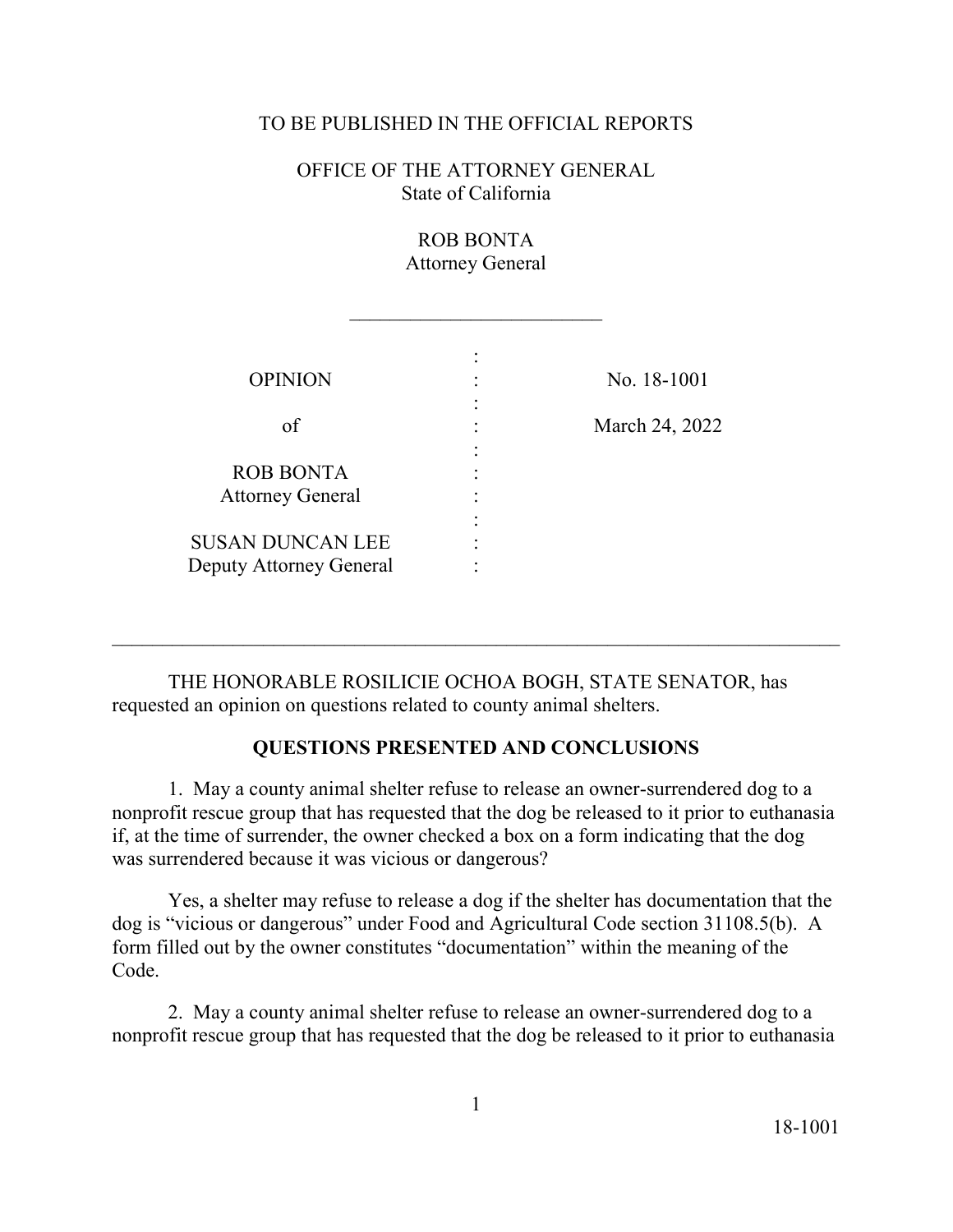was surrendered because it had behavioral problems? if, at the time of surrender, the owner checked a box on a form indicating that the dog

A shelter may refuse to release a dog if the shelter determines that the dog is not "adoptable" or "treatable" within the meaning of Food and Agricultural Code section 17005. A shelter may consider an owner's representation that a dog had behavioral problems, but the shelter must make an independent determination as to whether the dog is adoptable or treatable.

vicious or dangerous, or had behavioral problems? 3. May a county animal shelter refuse to release an owner-surrendered dog to a nonprofit rescue group that has requested that the dog be released to it prior to euthanasia if, at the time of surrender, the owner made no representation as to whether the dog was

A shelter may refuse to release a dog if the shelter determines that the dog is not "adoptable" or "treatable" within the meaning of Food and Agricultural Code section 17005.

## **BACKGROUND**

 county animal shelters where dogs may be at risk of euthanasia. From time to time, shelters refuse to release certain dogs to rescue groups as an alternative to euthanasia. Throughout California, nonprofit animal rescue groups work to find suitable homes for stray and abandoned animals. Many such groups seek to rescue dogs from

disposition."<sup>1</sup> The California Constitution empowers counties, as political subdivisions not in conflict with State law.<sup>2</sup> Animal control is primarily a matter of local concern. "It is well settled that the licensing of dogs and the regulation of the manner in which they shall be kept and controlled are within the legitimate sphere of the police power, and that statutes and ordinances may provide for impounding dogs and for their destruction or other of the State, to make and enforce within their boundaries all ordinances and regulations

The State Legislature may and does weigh in on matters of animal control when such matters amount to a statewide concern. In particular, the State has long required counties to provide for the impounding of stray dogs and for the "killing in some humane

 $\overline{a}$ 

<span id="page-1-0"></span><sup>1</sup>*Simpson v. City of Los Angeles* (1953) 40 Cal.2d 271, 279; see also *Concerned Dog Owners of California v. City of Los Angeles* (2011) 194 Cal.App.4th 1219, 1234.

<span id="page-1-1"></span> 2 Cal. Const., Art. XI, § 7.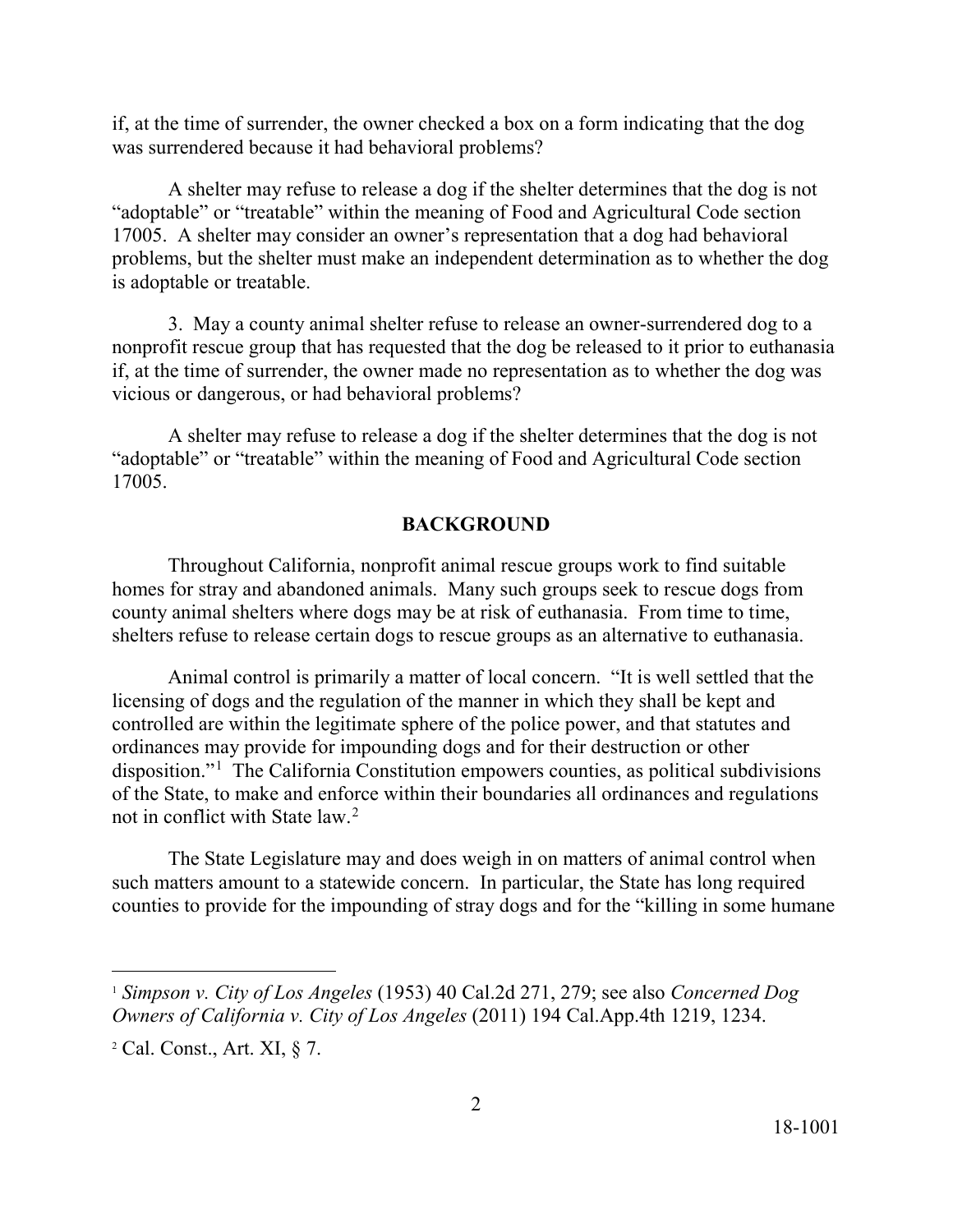manner or other disposition of any dog which is impounded."<sup>3</sup> Around 1997, concerns arose about the excessive euthanasia of animals in county shelters.<sup>4</sup> In 1998, the shelters.<sup>5</sup> The statement of policy underlying that Act declared: Legislature adopted legislation known as the Hayden Act aimed at reducing euthanasia in

(a) It is the policy of the state that no adoptable animal should be euthanized if it can be adopted into a suitable home. Adoptable animals include only those animals eight weeks of age or older that, at or subsequent to the time the animal is impounded or otherwise taken into possession, have manifested no sign of a behavioral or temperamental defect that could pose a health or safety risk or otherwise make the animal unsuitable for placement as a pet, and have manifested no sign of disease, injury, or congenital or hereditary condition that adversely affects the health of the animal or that is likely to adversely affect the animal's health in the future.

(b) It is the policy of the state that no treatable animal should be euthanized. A treatable animal shall include any animal that is not adoptable but that could become adoptable with reasonable efforts. This subdivision, by itself, shall not be the basis of liability for damages regarding euthanasia.<sup>[6](#page-2-3)</sup>

 In furtherance of the State's policy to reduce euthanasia, the Hayden Act requires animal shelters to hold both impounded stray dogs and owner-surrendered dogs for a minimum of four or six business days, depending on the shelter's hours of business.<sup>[7](#page-2-4)</sup> An impounded stray dog can be released only to its owner during the first three days; for the remainder of the holding period the dog must be available for either redemption or

 $\overline{a}$ 

<span id="page-2-0"></span><sup>3</sup> Food & Agr. Code, § 31105.

<span id="page-2-1"></span><sup>4</sup> See, e.g., Amy Collins, *Killing Man's Best Friend: Last year 139,000 unwanted pets in the L.A. area were destroyed; every day 70,000 puppies and kittens are born nationwide,*  LA Daily News (Nov. 16, 1997), 1997 WLNR 1576715.

<span id="page-2-2"></span><sup>5</sup> Stats. 1998, ch. 752.

<span id="page-2-3"></span> $6$  Food & Agr. Code,  $§$  17005. The Hayden Act simultaneously enacted the exact same language in three separate codes. Stats. 1998, ch. 752, §§ 5, 10, 20; see Civ. Code, § 1834.4; Food & Agr. Code, § 17005; Pen. Code, § 599d.

<span id="page-2-4"></span><sup>7</sup> Food & Agr. Code, § 31108, subd. (a) [impounded dogs], 31754, subd. (a) [ownersurrendered dogs]. Before 1998, the required holding period was 72 hours. (See 1967 Agr. Code, § 31108; Stats. 1967, ch. 15.)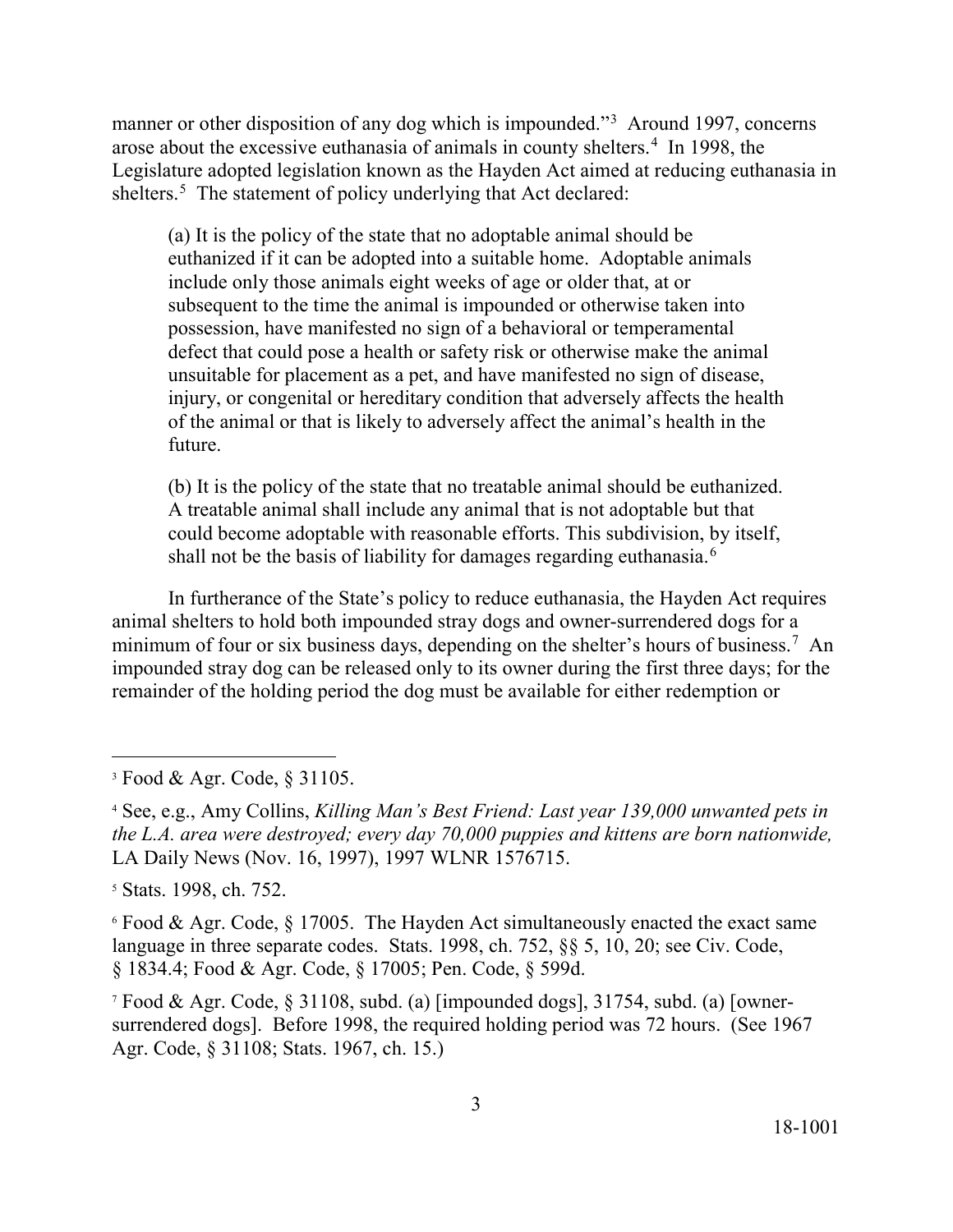adoption.<sup>[8](#page-3-0)</sup> By contrast, owner-surrendered dogs are available for either owner redemption or adoption for the entire holding period.<sup>9</sup>

that requests it prior to euthanasia.<sup>1[0](#page-3-2)</sup> Another provision of the Hayden Act, Food and Agricultural Code section 31108(b)(1), also furthers the state policy in favor of adoptions. Section 31108(b)(1) directs that if a stray dog is neither redeemed by its owner nor adopted within the statutory holding period, the dog must be released to a qualified nonprofit rescue group

after the Hayden Act, and relates specifically to owner-surrendered dogs.<sup>[11](#page-3-3)</sup> The statute are the owner of the dog, with the penalty of a \$1,000 fine for providing false [information.](https://information.12)<sup>12</sup> With ownership thus established, a surrendered dog "may be made documented by the agency charged with enforcing state and local animal laws."<sup>[13](#page-3-5)</sup> Finally, Food and Agricultural Code section 31108.5 was enacted several years requires a person who surrenders a dog to a shelter to supply sufficient evidence that they available for immediate euthanasia if it has a history of vicious or dangerous behavior

# **ANALYSIS**

#### **Question 1**

 $\overline{a}$ 

was surrendered because it was vicious or dangerous? was surrendered because it was vicious or dangerous? The question presumes that, at the time the dog is surrendered to the shelter, the May a county animal shelter refuse to release an owner-surrendered dog to a nonprofit rescue group that has requested that the dog be released to it prior to euthanasia if, at the time of surrender, the owner checked a box on a form indicating that the dog

 owner will have an opportunity to supply information about the dog's history on a form. As a preliminary matter, we recognize that nothing in the Hayden Act requires an owner to make any representation about the temperament of a surrendered dog; state law requires only that an owner present identification and sign a statement of ownership upon

<span id="page-3-0"></span> $8 \text{ Food} \& \text{Agr. Code}, \S 31108, \text{subd. (a)(2)}.$ 

<span id="page-3-1"></span><sup>9</sup> Food & Agr. Code, § 31754, subd. (a).

<span id="page-3-2"></span><sup>&</sup>lt;sup>10</sup> Food & Agr. Code,  $\S 31108$ , subd. (b)(1).

<span id="page-3-3"></span><sup>11</sup> Stats. 2000, ch. 567, § 2; Food & Agr. Code, § 31108.5.

<span id="page-3-4"></span><sup>12</sup> Food & Agr. Code, § 31108.5, subd. (a).

<span id="page-3-5"></span><sup>13</sup> Food & Agr. Code, § 31108.5, subd. (b).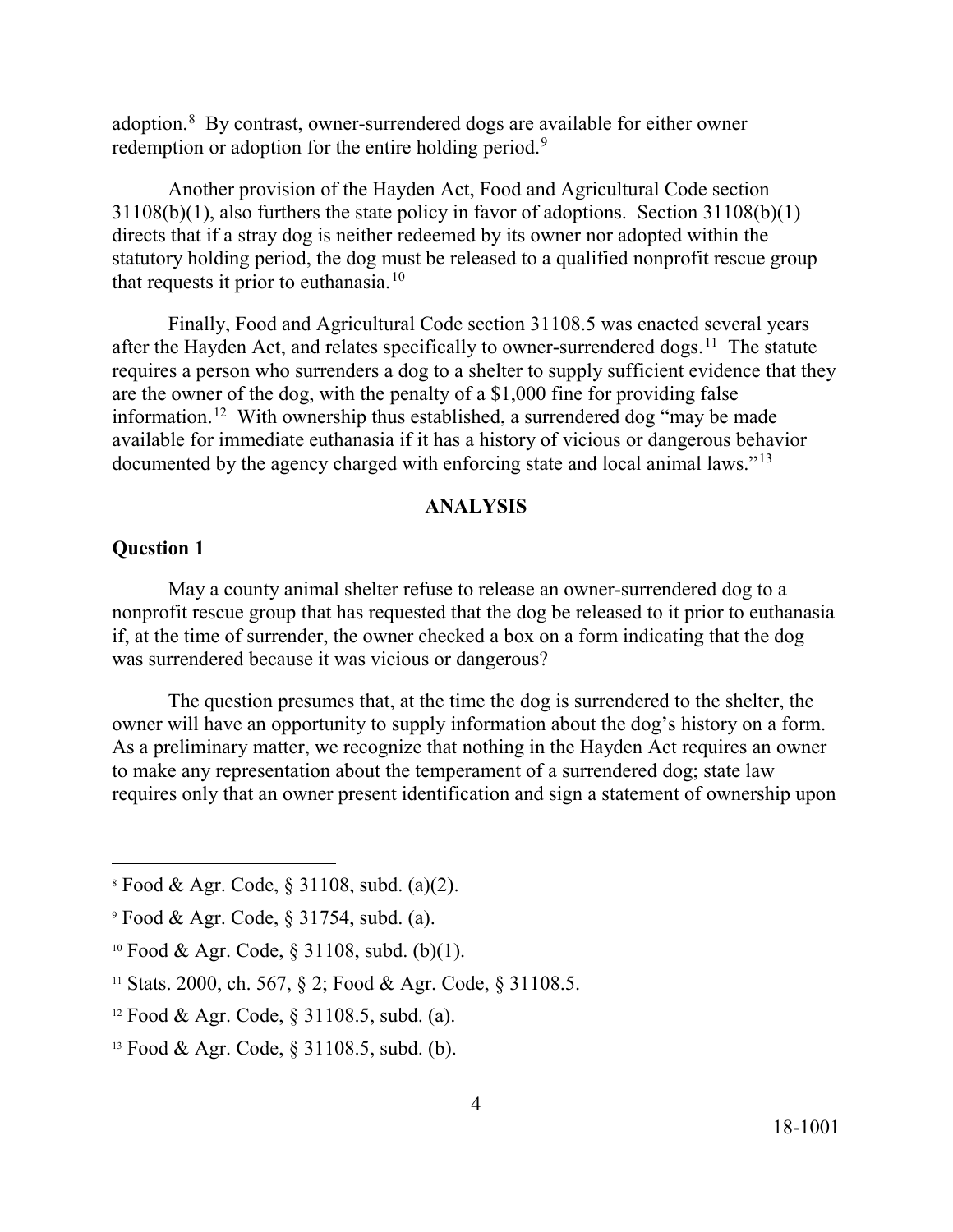surrendering a dog.<sup>14</sup> But shelters are interested in knowing the histories of the dogs they receive, and our understanding is that they sometimes employ forms or questionnaires like the one hypothesized here, which calls for a surrendering owner to check a box if viciousness is the reason for surrender. In our view, the format of the written communication is immaterial; what matters for this question is that the dog's owner makes some representation in writing upon surrender that the dog is vicious or dangerous.

 owner to a shelter "may be made available for immediate euthanasia if it has a history of surrenders the dog, and submits a form indicating that the dog is vicious or dangerous, section 31108.5(b). The statute authorizes "immediate euthanasia" in this circumstance, Food and Agricultural Code section 31108.5(b) states that a dog surrendered by its vicious or dangerous behavior documented by the agency . . . ." We believe that this plain text answers the question presented in this scenario. When a dog's owner the shelter has documentation of vicious or dangerous behavior, as contemplated by

 and the shelter may choose to euthanize the dog instead of releasing it to a rescue group. The relevant legislative history confirms our understanding of this statutory The relevant legislative history confirms our understanding of this statutory scheme. The early version of what is now section 31108.5(b)—i.e., the exemption of owner to surrender a dog for immediate euthanasia without specifying any [justification.](https://justification.15)<sup>15</sup> surrendered animal, the Legislature settled on the "vicious or dangerous" standard: a history of vicious or dangerous behavior documented by the agency charged with enforcing state and local animal laws."<sup>[16](#page-4-2)</sup> The legislative record does not reflect any vicious and dangerous dogs from the holding-period rules—would have allowed an After a debate over what standard would allow for immediate euthanasia of an owner-"Upon relinquishment, the dog may be made available for immediate euthanasia if it has proposals to require shelters to independently verify an owner's representations. Far from it: a committee analysis specifically notes that this new rule would obviate the need

-

<span id="page-4-0"></span><sup>14</sup> Food & Agr. Code, § 31108.5, subd. (a).

<span id="page-4-1"></span><sup>15</sup> See Assem. Bill No. 2754 (1999-2000 Reg. Sess.) as amended April 6, 2000, § 1, p. 5 (proposing to add new subdivision to section 31108).

<span id="page-4-2"></span><sup>16</sup> Assem. Bill No. 2754, *supra,* as amended Aug. 7, 2000, pp. 5-6; see Sen. Judiciary Com., analysis of Assem. Bill No. 2754 (1999-2000 Reg. Sess.) as amended Aug. 7, 2000, p. 3 ("Any owner-relinquished dog that has a known history of vicious or dangerous behavior would be immediately available for euthanasia under this bill"); see Food & Agr. Code, § 31108.5, subd. (b).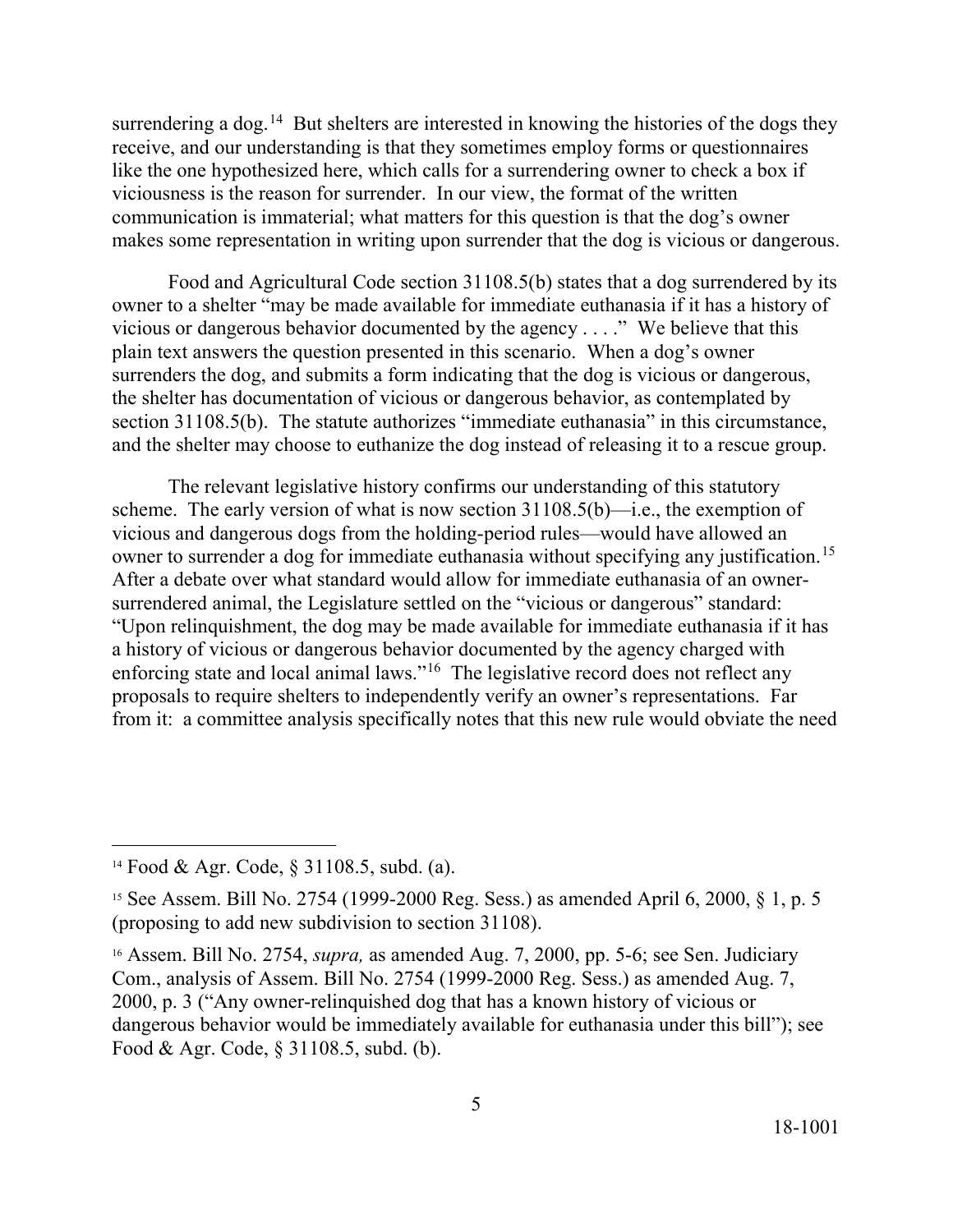for shelters to petition courts for declarations of dangerousness or viciousness.<sup>17</sup> At the requiring people who surrender a dog to prove that they own the dog.<sup>18</sup> same time, the likelihood of owner misrepresentation or mistake was reduced by

 Thus, both the plain text and legislative history of section 31108.5(b) support our dangerous behavior, whether documented by way of a check-box form or other written conclusion that when an owner-surrendered dog has a recorded history of vicious or representation, the county shelter has legal authority to euthanize the dog rather than releasing it to a rescue organization.

### **Question 2**

-

May a county animal shelter refuse to release an owner-surrendered dog to a nonprofit rescue group that has requested that the dog be released to it prior to euthanasia if, at the time of surrender, the owner checked a box on a form indicating that the dog was surrendered because it had behavioral problems?

 dangerous." "Behavioral problems" is a broad term that could refer to almost any 1, a surrendering owner represents to a shelter in writing that the dog has a history of This question differs from the previous one in that it posits that a dog has been surrendered because it has "behavioral problems," rather than because it is "vicious or behavior that an owner finds undesirable or unmanageable, ranging from relatively mild issues such as barking, scratching, whining, or jumping, to more severe problems such as threatening, attacking, injuring, or killing a human or another animal. If, as in Question vicious or dangerous behavior, then that is all that the law requires for making the dog "available for immediate euthanasia" under section 31008.5(b). But when the owner instead checks a box marked "behavioral problems" at the time of surrender, this does not suffice to document that a dog is "vicious or dangerous" under section 31008.5, and we look instead to other provisions of the Hayden Act to determine whether the shelter must release the dog to a rescue group upon request.

Food and Agricultural Code sections 31108(b)(1) and 31754(a), governing holding periods for dogs in shelters, provide that an impounded dog "shall, prior to the euthanasia

<span id="page-5-0"></span><sup>&</sup>lt;sup>17</sup> See Sen. Judiciary Com., analysis of Assem. Bill No. 2754 (1999-2000 Reg. Sess.) as amended Aug. 7, 2000, at p. 8 (new provision would "circumvent the hearing necessary for an order to destroy an otherwise healthy vicious dog"); see generally Food & Agr. Code, §§ 31601-31626 (judicial process for declaration of vicious dog).

<span id="page-5-1"></span><sup>&</sup>lt;sup>18</sup> Food. & Agr. Code, § 31108.5, subd. (a).<br>6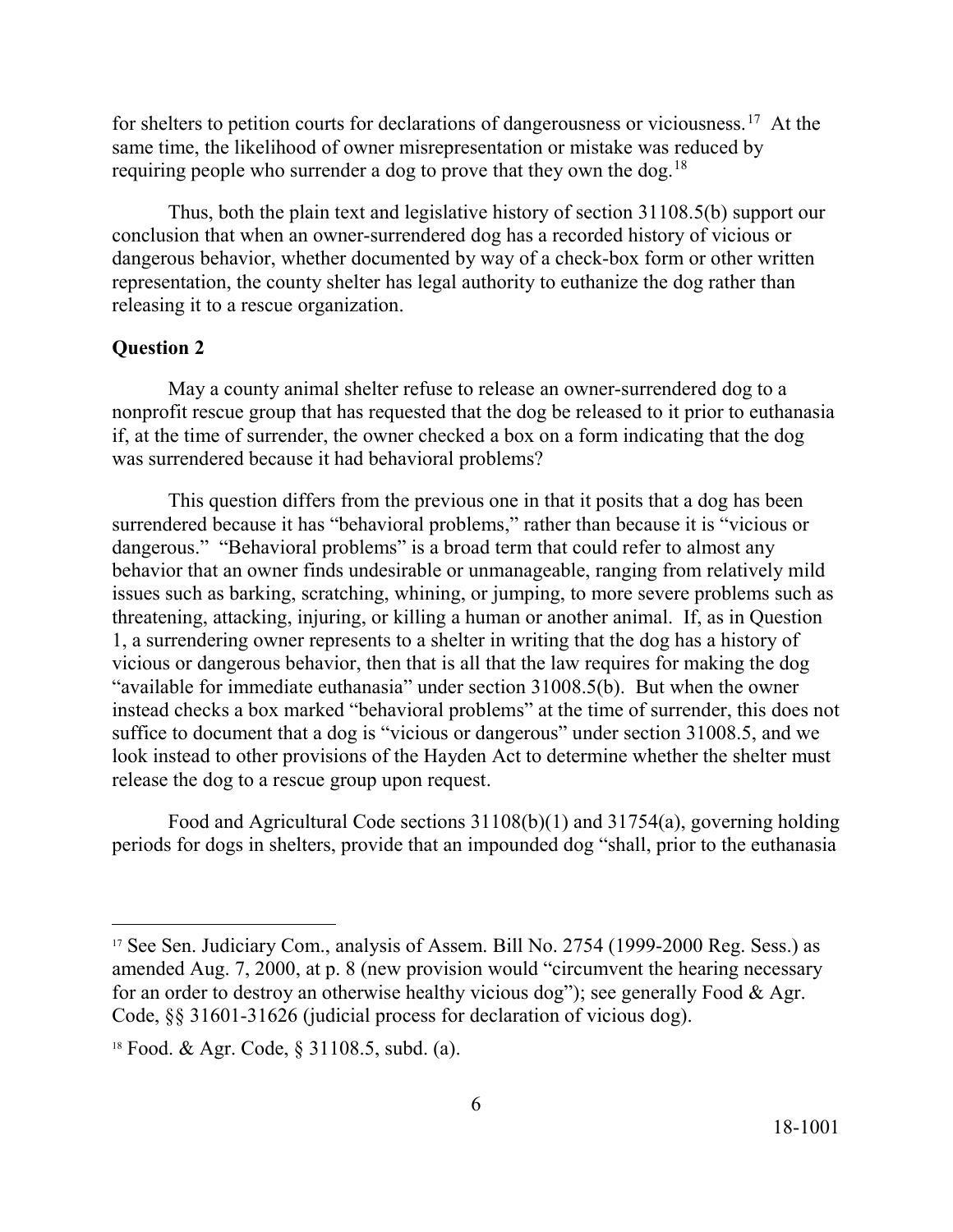of that animal, be released" to a rescue group if the group so requests.<sup>19</sup> The only exception on the face of these statutes is the one for ill and injured animals ("as provided in Section 17006"). A commenter has argued that the plain language of these provisions requires that every dog, surrendered or stray (other than the ill and injured), must be released to a rescue group upon request.

rule that the word "shall" is mandatory and the word "may" is permissive.<sup>[20](#page-6-1)</sup> But this Is the "shall be released" language of Food and Agricultural Code sections 31108(b)(1) and 31754(a), strictly mandatory? It is true that the Code adopts the general general rule does not apply when a mandatory construction would undermine legislative intent, or lead to absurd results.<sup>21</sup>

never promises to save every dog.<sup>[22](#page-6-3)</sup> In fact, it only purports to save the "adoptable" and This requires us to consider the Legislature's intentions for these specific provisions and the statutory scheme of which they are a part. On the surface, a rule requiring that every unclaimed dog must be released to a rescue organization prior to euthanasia would seem to serve the Hayden Act's leading purpose of reducing euthanasia. But when we look at the Hayden Act as a whole, we can see that the Act "treatable" ones.

placement as a pet."<sup>23</sup> And a treatable animal is one "that is not adoptable but that could Food and Agricultural Code section 17005 specifies that "[a]doptable animals include only those . . . that . . . have manifested no sign of a behavioral or temperamental defect that could pose a health or safety risk or otherwise make the animal unsuitable for

-

<span id="page-6-2"></span><sup>21</sup> See *In re A. V.* (2017) 11 Cal.App.5th 697, 710 (unless mandatory construction would be inconsistent with statute's purpose); *Walt Rankin & Associates, Inc. v. City of Murrieta* (2000) 84 Cal.App.4th 605, 614 (unless context requires otherwise); see also *People v. Superior Court (Zamudio)* (2000) 23 Cal.4th 183, 194 (unless mandatory construction would imply an unreasonable legislative purpose); *Ovadia v. Abdullah* (1994) 24 Cal.App.4th 1100, 1109 (unless legislative history shows otherwise).

<span id="page-6-3"></span><sup>22</sup>*In re Marriage of Harris* (2004) 34 Cal.4th 210, 222 (statutes are reviewed not in isolation but with reference to entire scheme so as to harmonize whole).

<span id="page-6-0"></span><sup>&</sup>lt;sup>19</sup> Food & Agr. Code §§ 31108, subd. (b) (holding periods for stray dogs), 31754, subd. (a) (surrendered dogs "shall be held for the same holding periods, with the same requirements of care" as stray dogs).

<span id="page-6-1"></span><sup>&</sup>lt;sup>20</sup> Food & Agr. Code,  $\S 47$  ("'Shall' is mandatory, and 'may' is permissive").

<span id="page-6-4"></span><sup>23</sup> Food & Agr. Code, § 17005; see Civ. Code, § 1834.4 (same); Pen. Code, § 599d (same).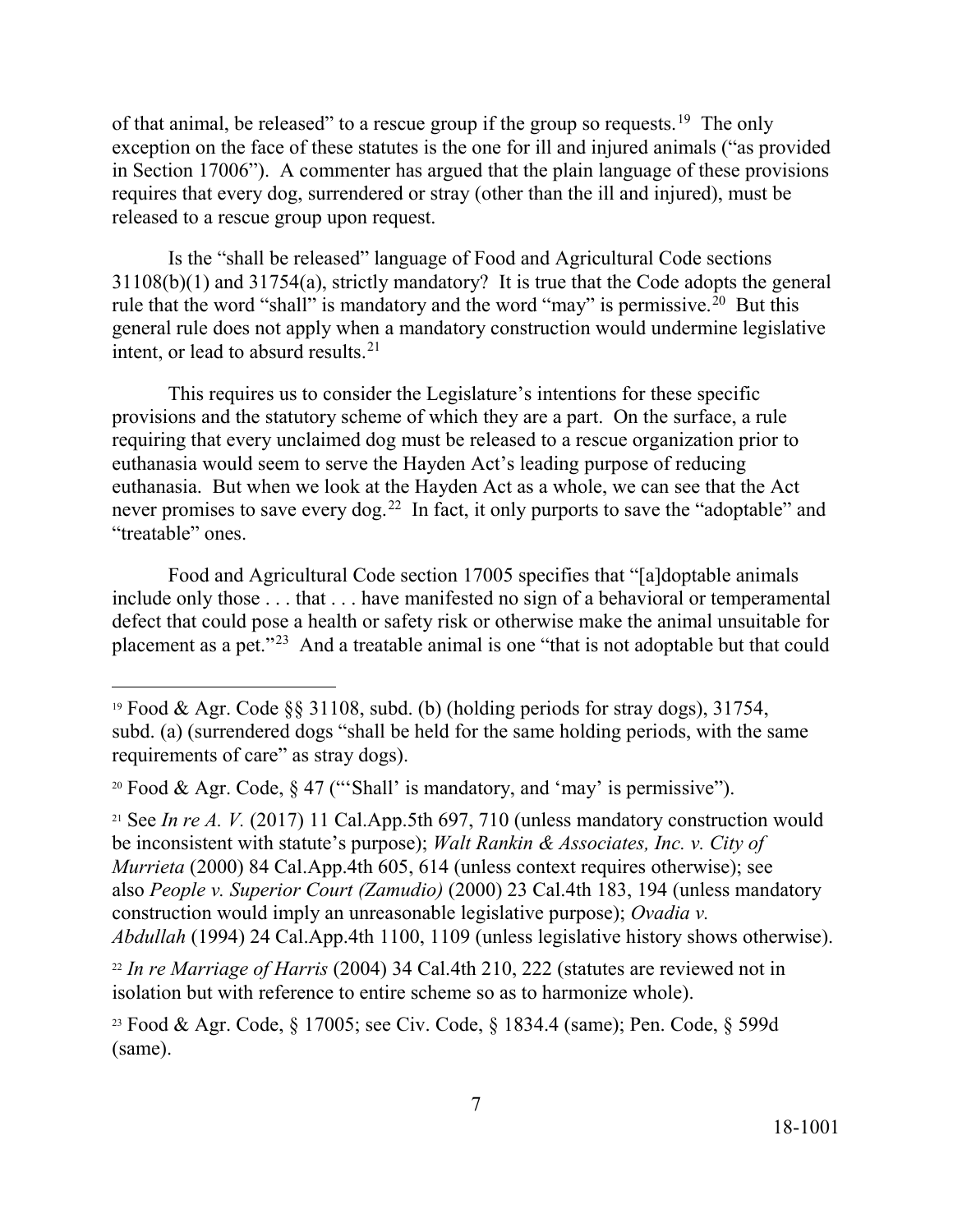become adoptable with reasonable efforts."<sup>24</sup> What efforts are "reasonable" depends not rescue organizations.<sup>25</sup> These relationships give county shelters more flexibility and a what "reasonable effort" means—and, thus, which animals are "treatable." But they do only on the condition of the particular animal, but also on the circumstances and resources existing within the animal control system at the time. The Hayden Act explicitly encourages cooperation between county animal shelters and nonprofit animal broader network of resources, which in turn may influence a shelter's assessments as to not give rescue organizations a right to adopt a dog that a shelter has deemed not adoptable and not treatable.

 be carried out or documented. If, during the holding period, the shelter finds any "sign of section 17005. All of this leaves county animal shelters with discretion to evaluate impounded dogs, whether stray or surrendered, on a case-by-case basis for treatability and adoptability. The statutory scheme is short on particulars as to how that evaluation is to a behavioral or temperamental defect that could pose a health or safety risk or otherwise make the animal unsuitable for placement as a pet," then the shelter may decline to surrender that dog to a rescue group, under the authority of Food and Agricultural Code

 the dog to a rescue group if the shelter determines that the dog is not adoptable or For these reasons we conclude that, when an owner surrenders a dog and represents that it has behavioral problems, a county animal shelter may refuse to release treatable within the meaning of Food and Agricultural Code section 17005.

### **Question 3**

 $\overline{a}$ 

 nonprofit rescue group that has requested that the dog be released to it prior to euthanasia May a county animal shelter refuse to release an owner-surrendered dog to a if, at the time of surrender, the owner made no representation as to whether the dog was vicious or dangerous, or had behavioral problems?

 The answer to Question 2 applies to Question 3, as well. When an owner surrenders a dog and makes no representation as to whether it is dangerous or not, a county animal shelter may refuse to release the dog to a rescue group if the shelter determines that the dog is not adoptable or treatable within the meaning of Food and Agricultural Code section 17005.

<span id="page-7-0"></span><sup>24</sup> Food & Agr. Code, § 17005, subd. (b).

<span id="page-7-1"></span><sup>25</sup> Food & Agr. Code, § 31108, subd. (b).